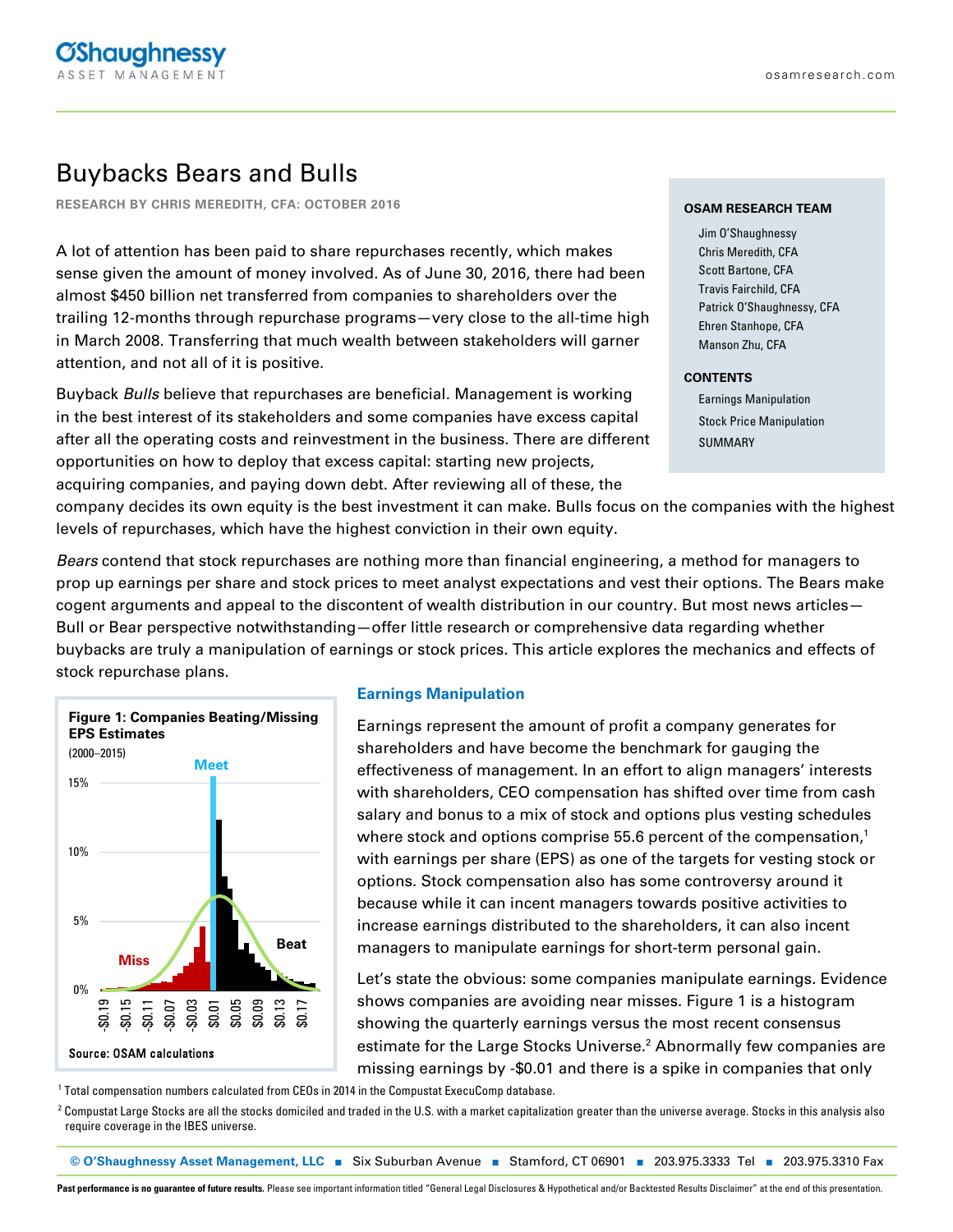match expectations. If managers were not manipulating earnings, we would expect a normal distribution with some just beating earnings, and some just missing. This is obviously not a normal distribution and is indicative that some companies are figuring out ways to make sure that they don't fall short.

Companies try to beat earnings from both angles, managing down the analyst expectations<sup>3</sup> as well as figuring out ways to boost EPS. There are two avenues for manipulating EPS: (a) inflating net income by recognizing revenue early or delaying expenses, or (b) repurchasing shares increasing the overall EPS through the denominator effect. The manipulation of net income is a whole report in itself but for this paper let's just broadly state that companies boost income by adjusting the accounting treatment on non-cash items, accruals. We're focused on answering the question whether the repurchase of shares is a positive activity for shareholders or just a manipulation earnings.

There is a lot of research available to help understand the mechanics of share repurchases. Hribar, Jenkins, and Johnson published an article in 2006 titled "Stock Repurchases as an Earnings Management Device" in the Journal of Accounting and Economics that did a great job detailing stock repurchases for earnings management. They examined the effect of share repurchases on stock price manipulation and show an interesting statistic:

"Within the sample of repurchasers, however, only 11.25 percent of the observations increase EPS by one cent or more. In contrast, 24.1 percent of the observed repurchases actually decrease EPS by one cent or more."

How is it possible that only 11 percent of the companies repurchasing shares are actually increasing EPS by one cent, and more than double the number of companies are actually *decreasing* EPS? Part of the explanation comes from how hard it is to manipulate earnings from the denominator. Let's build a hypothetical example of a company with a thousand shares outstanding that is repurchasing five percent of its shares over the quarter, which is a pretty sizable amount that would normally land it in the top decile of repurchases. Table 1 demonstrates scenarios when earnings are at one hundred dollars, one thousand dollars, and two thousand dollars, which would give different levels of Earnings per Share at 10 cents, one dollar, and two dollars for the quarter. The scenario shows two things: (1) the effect of repurchases is muted because the earnings per share are calculated as the average shares over the entire quarter and (2) if you're starting with a modest earnings per share, it's difficult to move EPS—even by a penny. At ten cents per share, you would have to repurchase almost 20 percent of the company over the quarter to move it a penny. At one dollar EPS, a five percent repurchase has some effect but merely by two and three cents of earnings per share.

Table 2 shows the average EPS over this analysis period. The majority of companies have a low base of earnings per share to move from (between zero and a dollar). Companies with negative earning are slightly more likely to dilute, which makes sense because it would actually increase their negative EPS, bringing it closer to zero. And companies repurchasing more than five percent do have a higher average EPS but the majority still fall into the range where it's not easy to move EPS through a share repurchase.

| <b>Table 1: Hypothetical EPS Movement from Share Repurchases</b> |                          |         |                           |                     |                  |                 |                       |  |
|------------------------------------------------------------------|--------------------------|---------|---------------------------|---------------------|------------------|-----------------|-----------------------|--|
|                                                                  |                          | Low EPS |                           | <b>Moderate EPS</b> |                  | <b>High EPS</b> |                       |  |
| <b>Earnings</b>                                                  |                          | 100     |                           | 1,000               |                  | 2,000           |                       |  |
| <b>Shares Outstanding</b>                                        |                          | 1,000   |                           | 1,000               |                  | 1,000           |                       |  |
| <b>EPS</b>                                                       |                          | \$0.10  |                           | \$1.00              |                  | \$2.00          |                       |  |
| <b>Repurchase over Quarter</b>                                   |                          | 5%      |                           | 5%                  |                  | 5%              |                       |  |
| <b>EPS After</b>                                                 |                          |         | \$0.103                   | \$1.026             |                  | \$2.051         |                       |  |
| Table 2:<br><b>Compustat</b><br><b>Large Stocks</b>              | -5% or lower<br>dilution |         | $-0.5%$<br>$-5%$ to $-5%$ | $-0.5\%$ to $0.5\%$ | 5%<br>$0.5\%$ to |                 | Over 5%<br>repurchase |  |
| <b>Negative EPS</b>                                              | 16.9%                    |         | 8.5%                      | 6.5%                | 2.2%             |                 | 4.8%                  |  |
| \$0 to \$1 EPS                                                   | 71.9%                    |         | 79.0%                     | 75.7%               | 71.7%            |                 | 72.4%                 |  |
| Over <sub>\$1</sub>                                              | 11.1%                    |         | 12.5%                     | 17.8%               | 26.0%            |                 | 22.9%                 |  |
| Source: OSAM calculations                                        |                          |         |                           |                     |                  |                 |                       |  |

3 See http://www.wsj.com/articles/companies-routinely-steer-analysts-to-deliver-earnings-surprises-1470326310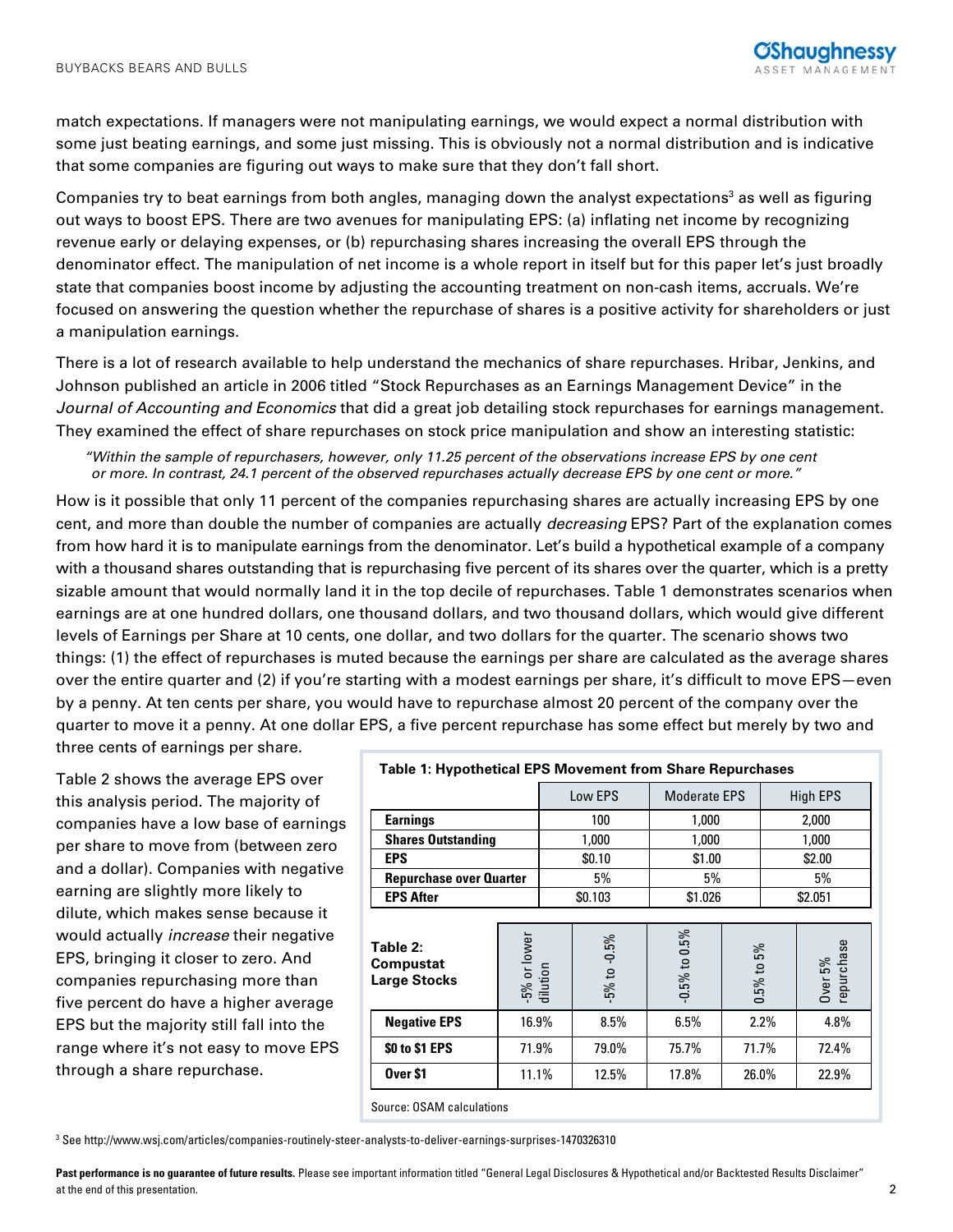What was most surprising was the decrease in earnings from repurchases. While EPS does increase from the denominator effect of reducing shares, there is an offsetting effect from the benefit of cash. Hribar, et al. noted that cash does generate interest income, which contributes to EPS. So in order to calculate the full effect of a repurchase on earnings per share, both the time-weighted change in stock and also the reduction in interest income from cash need to be taken into account.

$$
EPS_0 = \frac{E_0}{S_0}
$$

$$
EPS'_0 = \frac{(E_0 - C_0)}{(S_0 - w\Delta S)}
$$

In 2016, it's hard for investors to recall that there was once a time when cash generated interest income. The article stated, "For example, if a firm earns five percent after taxes on cash…" This seemed to be a ludicrously high expected return on cash. But the article uses 1988–2001 as the sample period. The AA 3-month commercial paper (CP) is a decent proxy for the return on cash and over that time the average CP yield was 5.7 percent.

# **Table 3: Total CEO Stock-Based Ownership as Percentage of Market Cap — Top Decile of Share Repurchases vs. Remainder of the Universe (Weighted on Stock Value)**

| % Market Cap                     | Rest of<br><b>Companies</b> | <b>Top Decile</b><br><b>Buybacks</b> |  |  |  |
|----------------------------------|-----------------------------|--------------------------------------|--|--|--|
| <b>Total Stock &amp; Options</b> | 2.94%                       | 2.65%                                |  |  |  |
| <b>Total Stock</b>               | 2.55%                       | 2.30%                                |  |  |  |
| <b>Total Options</b>             | 0.39%                       | 0.36%                                |  |  |  |
| <b>Exercisable Options</b>       | 0.27%                       | 0.26%                                |  |  |  |
| <b>Unexercisable Options</b>     | 0.12%                       | $0.09\%$                             |  |  |  |
|                                  |                             |                                      |  |  |  |

(1994–2014) Source: Compustat ExecComp database

The "Stock Repurchases as an Earnings Management Device" article proceeds to demonstrate that any repurchases done where the return on cash is lower than the earnings yield actually decreases the earnings per share. To be explicit on this: when the earnings yield (the inverse of a P/E ratio) is higher than the return on cash, it is beneficial to shareholders for increasing EPS. When the return on cash is higher than the earnings yield, the EPS is decreased.

Few would argue that the goals of managers: CEOs are supposed to be increasing earnings per share. The difference between the Bulls and the Bears are the reasons for why management would be repurchasing stock. If stock-based compensation is the reason managers are repurchasing stock, it would make sense that companies with the strongest buybacks have the strongest repurchases. But looking at the Compustat ExecuComp database in combination with the Fundamental database, companies in the top 10 percent on buybacks in fact have lower CEO stock-based compensation than the rest of the universe. Table 3 shows that this holds true at the level of total stock-based compensation, just the stock ownership, as well as the options both exercisable and unexercisable.

The analysis doesn't support the case even when looking at it from the other direction: companies with the highest CEO stock-based ownership are not repurchasing more shares. Table 4 shows that, out of the companies where the CEO is owning a significant portion of the company (the average stock-based ownership was around 18 percent), a lower percentage of companies were repurchasing and, for those that did repurchase, the overall level of shares repurchased was less than other companies.

| Table 4 (based on Top Decile of Stock Ownership) |                    |                                    |                                                     |      |                          |
|--------------------------------------------------|--------------------|------------------------------------|-----------------------------------------------------|------|--------------------------|
| % Companies<br><b>Buying Back Shares</b>         | Other<br>Companies | <b>Top Decile</b><br>CEO Ownership | <b>Buyback Yield</b><br><b>Average Repurchase %</b> |      | <b>Top De</b><br>CEO Own |
| <b>Total Stock &amp; Options</b>                 | 34.8               | 33.9                               | <b>Total Stock &amp; Options</b>                    | 1.28 | 1.22                     |
| <b>Total Stock</b>                               | 34.8               | 33.9                               | <b>Total Stock</b>                                  | 1.28 | 1.21                     |
| <b>Total Options</b>                             | 35.8               | 25.6                               | <b>Total Options</b>                                | 1.28 | 1.21                     |
| <b>Exercisable Options</b>                       | 35.6               | 27.1                               | <b>Exercisable Options</b>                          | 1.28 | 1.21                     |
| <b>Unexercisable Options</b>                     | 35.9               | 24.2                               | Unexercisable Options                               | 1.30 | 1.06                     |

**Table 4 (Based on Top Decile of Stock Ownership)** 

| <b>Buyback Yield</b><br><b>Average Repurchase %</b> | Other<br>Companies | <b>Top Decile</b><br><b>CEO Ownership</b> |  |
|-----------------------------------------------------|--------------------|-------------------------------------------|--|
| <b>Total Stock &amp; Options</b>                    | 1.28               | 1.22                                      |  |
| <b>Total Stock</b>                                  | 1.28               | 1.21                                      |  |
| <b>Total Options</b>                                | 1.28               | 1.21                                      |  |
| <b>Exercisable Options</b>                          | 1.28               | 1.21                                      |  |
| <b>Unexercisable Options</b>                        | 1.30               | 1.06                                      |  |

(1994–2014) Source: Compustat ExecComp database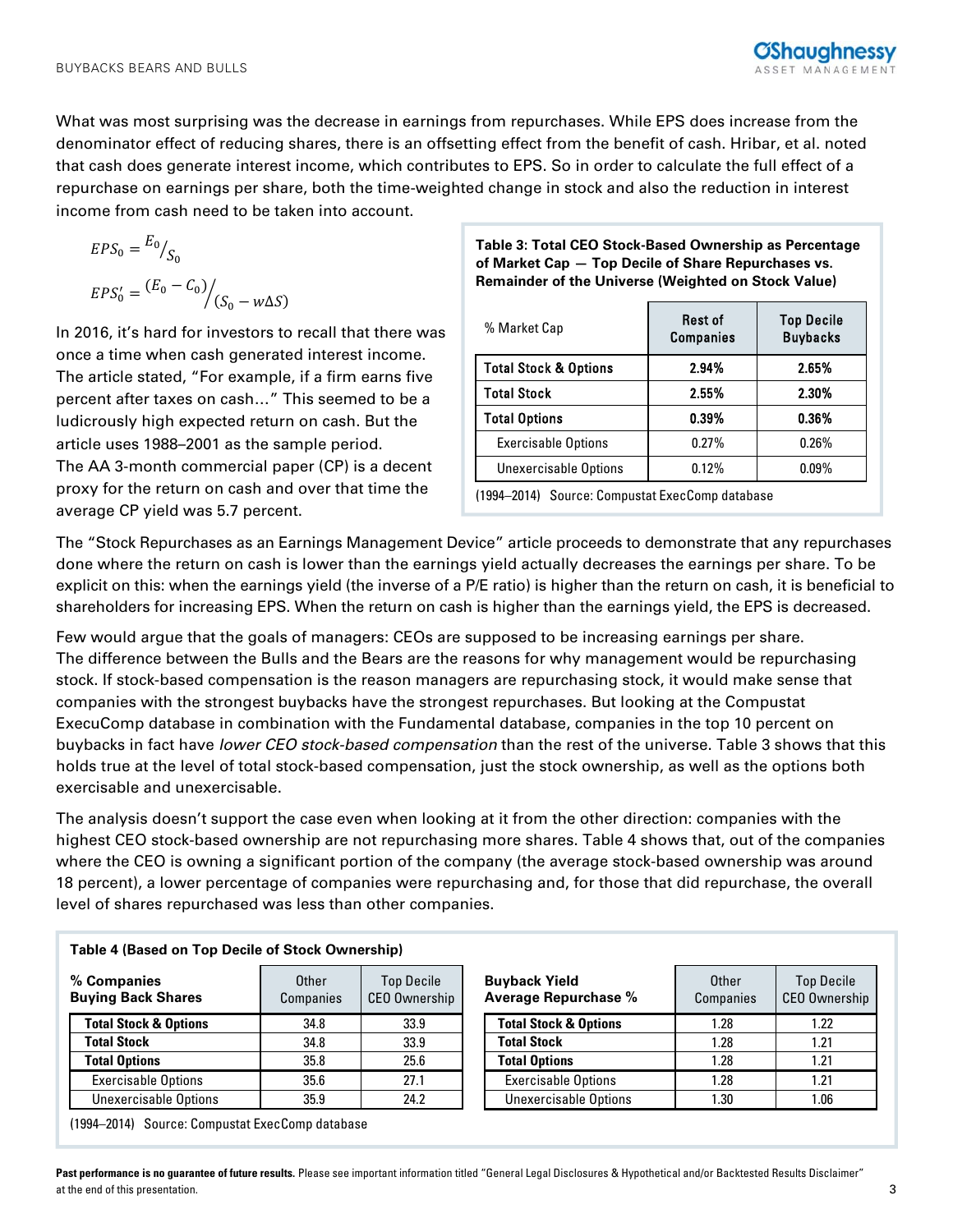There has been a lot of commentary with regard to the historically high levels of share repurchases and, if it's not the increase in stock-based compensation, then what is the reason for the increase in buyback programs? Regulation changes have contributed to this, as Safe Harbor legislation through SEC Rule 10b-18 in 1982 loosened the restrictions for when a company can repurchase stock. Do not underestimate the effect changes in regulation can have. On September 18, 2008—three days after Lehman filed for bankruptcy—the SEC loosened Rule 10b-18 such that there were no more restrictions on blackout periods and raised the percentage a company could participate in volume from 25 percent to 100 percent. This led to an 84-percent increase in buyback announcements October of 2008 over July of 2008.<sup>4</sup>

There is a more compelling reason why management is incented to repurchase stocks right now: historically low returns on cash. The "cost" of repurchasing shares in the EPS calculation is at a historical low because of suppressed interest rates. Figure 2 is a panel of three charts. The leftmost chart shows the yield on the threemonth AA commercial paper, which has been close to zero since 2008. There was a significant decline over the entire period but, around 2001, there was a shift where interest rates dropped below two percent—meaning that, if a company has a P/E less than 50, then the repurchase of shares increases EPS for shareholders. The middle chart shows the percentage of companies in the Large Stocks Universe with an earnings yield higher than the yield and how there was a huge spike in 2002 in the percentage of companies for whom their EPS would benefit from a repurchase, settling in at over 90 percent of the companies since the financial crisis. The rightmost chart shows the overall level of net repurchases on a trailing 12-month basis within Large Stocks and how there is a corresponding spike in the overall volume of repurchases that coincides with the lower levels of return on cash. Maybe this is *correlation* and not *causation* but it makes sense that when 95 percent of the companies are able to increase their EPS by repurchases because of the historically low levels of return on cash, more of them are going to consider it.



Companies are managing to beat earnings more than miss. We are not sure whether those "bottom-line" beats are coming from accruals or the management of expectations, but it looks like few companies would have the ability to manipulate through repurchases given that most earnings per share are measured in cents rather than dollars. Even with those difficulties, repurchases may have a role in earnings management but that is outweighed by the long-term benefit buyback programs have given shareholders.

4 Griffin, Paul A. and Zhu, Ning, "Accounting Rules? Stock Buybacks and Stock Options: Additional Evidence" (December 31, 2009). UC Davis Graduate School of Management Research Paper No. 08-09.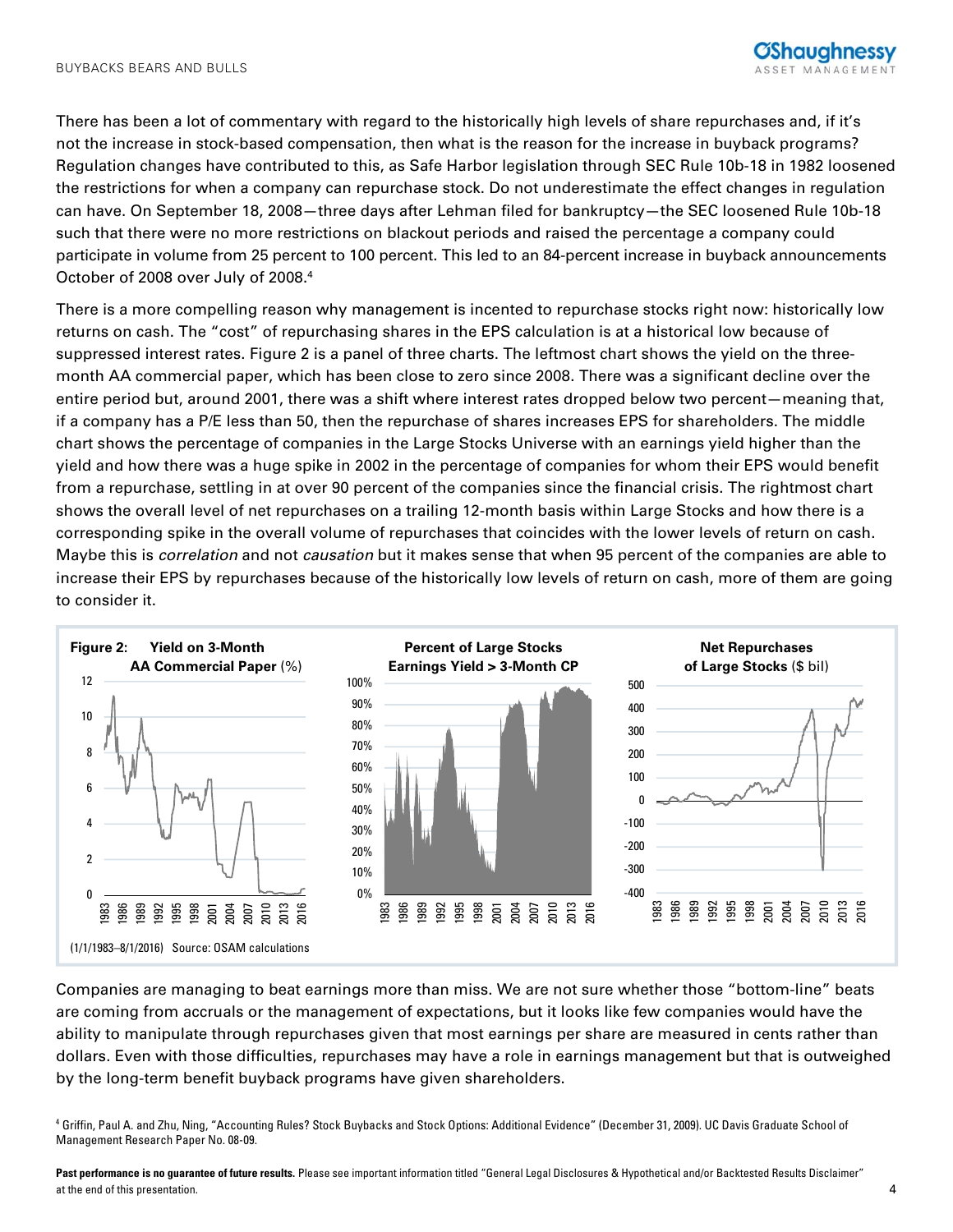

High conviction stock repurchase programs have generated significant excess returns historically. Figure 3 shows the excess returns broken into deciles for companies that are repurchasing shares compared to companies that are suppressing or boosting noncash expenses relative to their peers. Companies repurchasing shares are rewarded in the marketplace, generating 3.9 percent annualized excess returns over a 33-year period. As a comparison, the same analysis is done based on earnings management through accruals. The top decile of companies boosting earnings by suppressing non-cash expenses are penalized by three percent. The difference in excess returns from strong repurchases indicates a different perception around the usage of accruals—a beneficial signal for investors rather than a mechanism to boost earnings.



## **Stock Price Manipulation**

While the stocks with the strongest repurchases do have the strongest excess returns over time, Bears could argue these excess returns come from the manipulation of stock prices through the repurchases themselves. William Lazonick's article in the *Harvard Business Review* article "Profits Without Prosperity"<sup>5</sup> made a strong case, wherein he makes the claim:

"Why are such massive resources being devoted to stock repurchases? Corporate executives give several reasons, which I will discuss later. But none of them has close to the explanatory power of this simple truth: Stock-based instruments make up the majority of their pay, and in the short term buybacks drive up stock prices."

Lazonick's statement about the majority of their pay coming from stock-based compensation is right. But is that compensation creating the reason for the buybacks? And are repurchases driving the stock price or are the excess returns from strong repurchases coming from the economic value creation of the company?

Repurchases aren't influenced by the level of CEOs' stock ownership but this does not refute the claim that repurchases are a form of stock price manipulation. In order to analyze this, we need a method to decompose the excess returns of companies with high repurchases to determine if the company's demand for its own shares are driving the excess returns or if it's the underlying value created by the business relative to its share price.

Buybacks are regulated by the SEC Rule 10b-18, which since 1982 has provided a "safe harbor" around how companies are allowed to repurchase shares. What the rule doesn't do is provide immunity from Rule 10b-5, where they cannot repurchase shares while in possession of material non-public information. The majority of companies repurchase through open market operations. Since a company has a lot of material non-public information around their own stock, there are blackout periods when a company will not repurchase its own shares.



<sup>5</sup> See https://hbr.org/2014/09/profits-without-prosperity/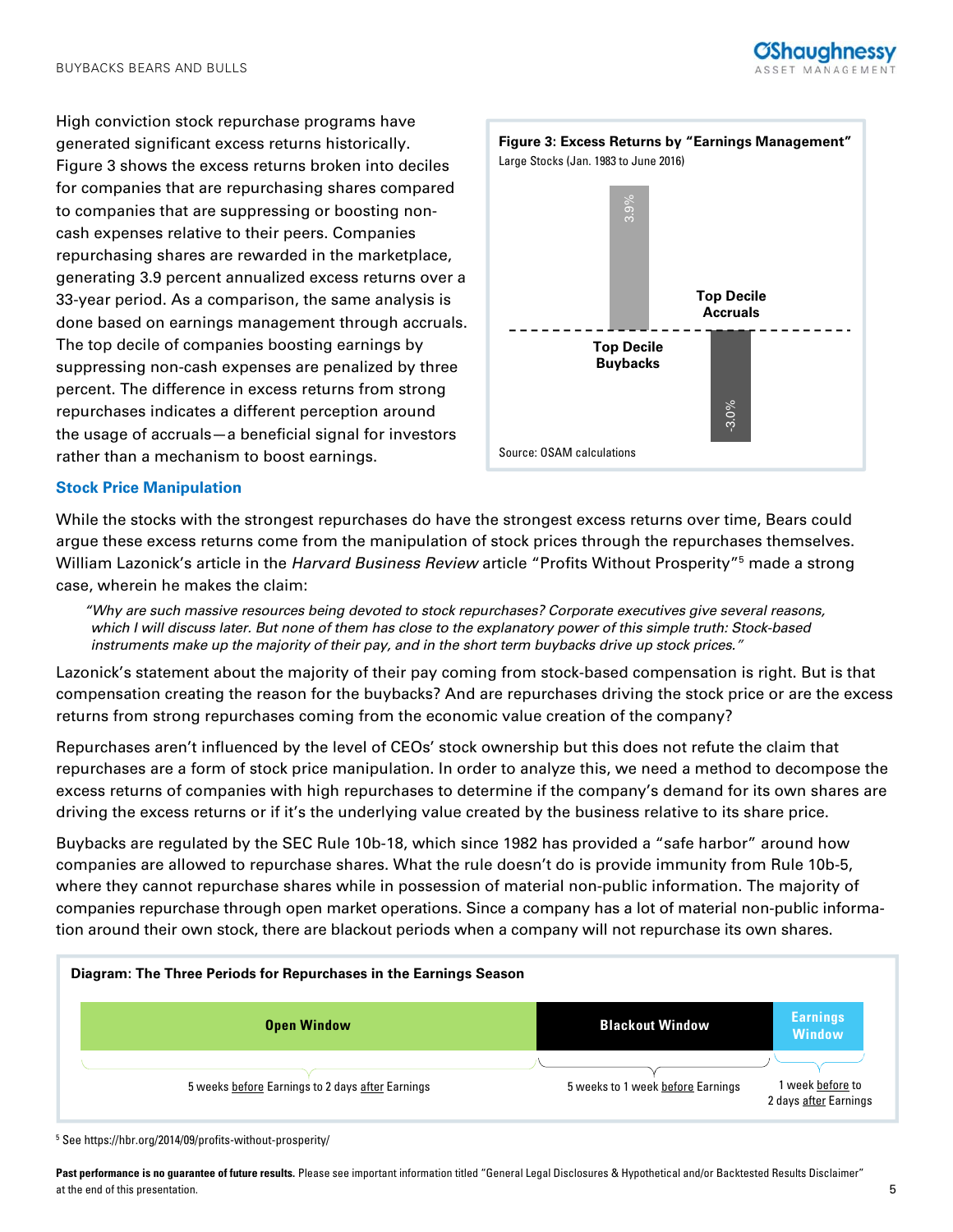There is no standard period, although a typical cited practice is to avoid trading from five weeks before earnings to two days afterwards. This blackout period creates windows of time when the company is repurchasing its own shares alongside public investors and a separate window when it's just the public trading.

Within this blackout window, there is also the release of the quarterly earnings, which is when new information about the financial health of the firm is introduced to the public. Earnings releases are big drivers of returns and this window can offer us a chance to look at the returns of the stock based on its operating business without the influence of share repurchases.

Not all earnings happen at the same time. The majority of them match fiscal quarters with calendar quarters, creating an earnings season. But some companies have off-quarter earnings cycles. Even within companies that have the same fiscal end dates, there are differences on when they report. The SEC allows 40 days for filing a 10-Q and 90 days on a 10-K, but some report earlier. Figure 4 shows the different windows when there are a lot of companies in a repurchase blackout and other periods of time where there are few companies in the blackout.



Given that there are different weights over different time periods, the appropriate way to calculate the drivers of the excess returns of each window is through the *contribution to return*. Without diving too much into the math, we can calculate how much each group is driving the four percent of excess performance from the top decile of companies. Because each window has different lengths of time, the appropriate way to compare them is to annualize the excess return from each window.

The results show that the annualized excess returns of stocks in the top decile and in the open window (+3.3 percent) are almost the same as the annualized excess returns of top decile stocks in the blackout window (+3.2 percent), and the highest period of annualized excess return comes through the earnings window, the seven days around the earnings announcement. This indicates that the excess returns from stocks that are repurchasing stocks are driven not from the stock repurchases, but rather from the information coming from earnings reports—the underlying economic value generation of the companies.